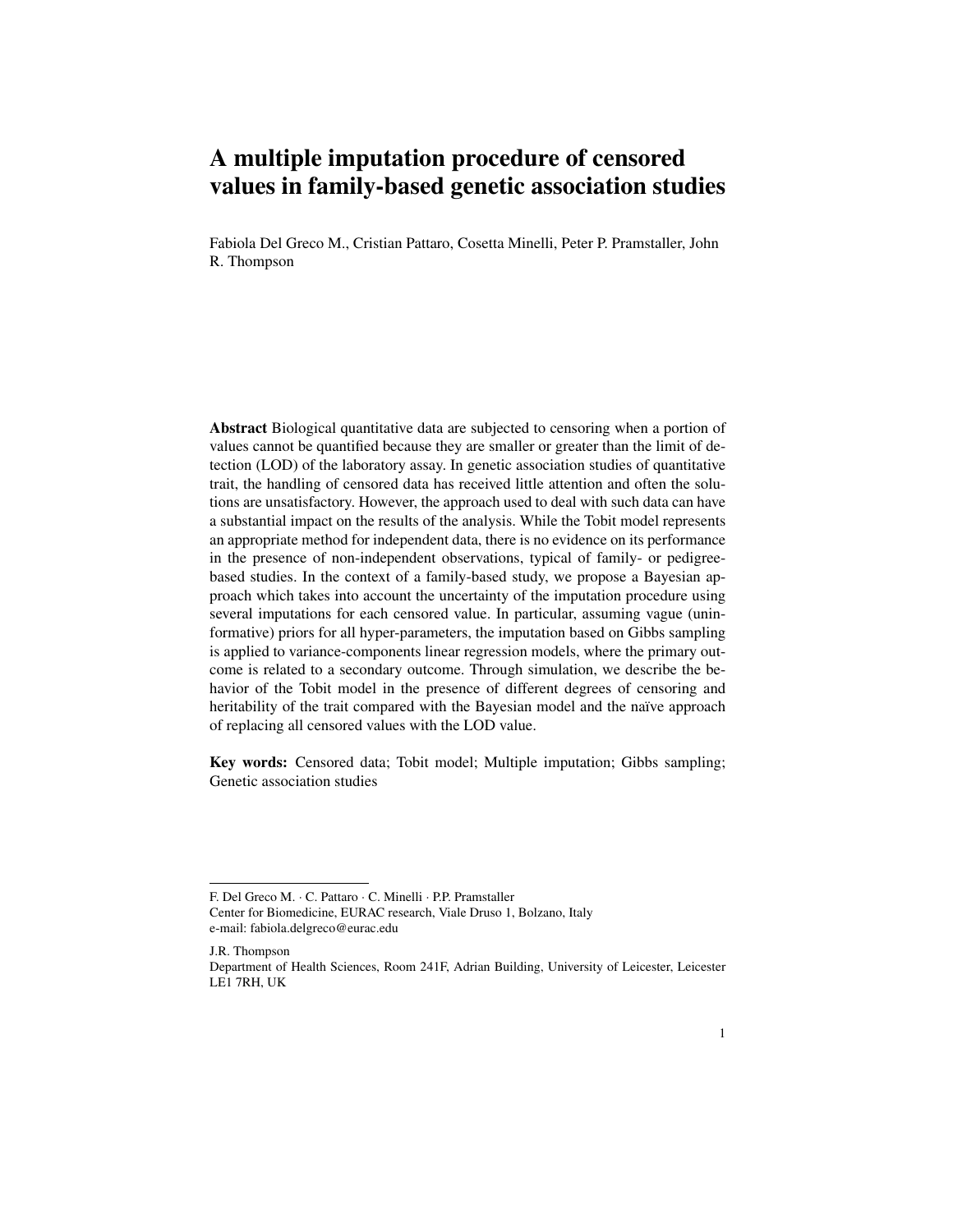## 1 Introduction

In biomedical research, laboratory assay's limitations often do not enable the full range measurement of biomarker levels and a portion of values cannot be detected (NDs) because they fall outside the instrumental limit of detection (LOD). In particular, biological data are mainly subjected to left censoring (i.e. NDs fall below LOD), due to the difficulty of quantifying very low concentrations of the biological parameter.

To handle censored data, several approaches have been proposed. They can be classified as (i) single imputation, (ii) distributional, or (iii) robust methods [6]. Despite being quite arbitrary and leading to unsatisfactory results, single imputation methods, that replace NDs with a constant value (e.g. LOD; LOD/2), are widely used. The second group includes multiple imputation (MI) procedure, which creates several sets of replacements sampling values from an underlying distribution [8]. The third group includes methods that fit the data to a distribution, by either MLE or probability plot procedures, which is only used to extrapolate NDs. This class includes the Tobit [9] and censored quantile regression models [7] and all traditional nonparametric methods [2].

Genetic association studies aim to test whether some genetic markers are associated with specific biomarker levels [1], often based on related individuals. A single imputation or the omission of NDs are generally used in this context. The main purpose of this work is to understand how estimates could be affected by the strategy followed to handle censoring in the presence of dependent observations. We develop a Bayesian MI procedure which uses correlated biomarkers which are measured together for practical and economic reasons, and takes into account the family structure of the study sample. The new method is compared with single imputation and Tobit models through an exhaustive set of simulations.

### 2 Bayesian multiple imputation procedure

Let  $Y = (y_i)_{i=1}^n$  denote a censored biomarker collected in *n* family trios (three relatives). Suppose that each  $y_i$  is distributed like a  $N(\mu_i, V_i)$ , where  $\mu_i = \beta x_i$ is a linear function of a completely observed biomarker  $\mathbf{X} = (\mathbf{x}_i)_{i=1}^n$  and  $\mathbf{V}_i =$  $\sigma_g^2 \mathbf{K}_i + \sigma_e^2 \mathbf{F} + \sigma^2 \mathbf{I}$  is the variance-covariance matrix among relatives, where  $\sigma_g^2$ is the additive genetic variance,  $\sigma_e^2$  is the environmental variance,  $\sigma^2$  is the residual variance in the model,  $K_i$  is the matrix of relatedness (kinship) coefficients each describing in terms of probabilities the pairwise genetic similarities, F is a matrix whose entries are equal to one and **I** is the identity matrix. The ratio  $\sigma_g^2/(\sigma_g^2 + \sigma_e^2)$ can be interpreted as the genetic heritability of a biomarker, that is the degree to which it is transmitted from one generation to the next [5].

Our aim is to test the association between Y and a biallelic marker  $S \sim Bi(p, 2)$ , i.e. the number of alleles each selected independently with probability *p*, using a lin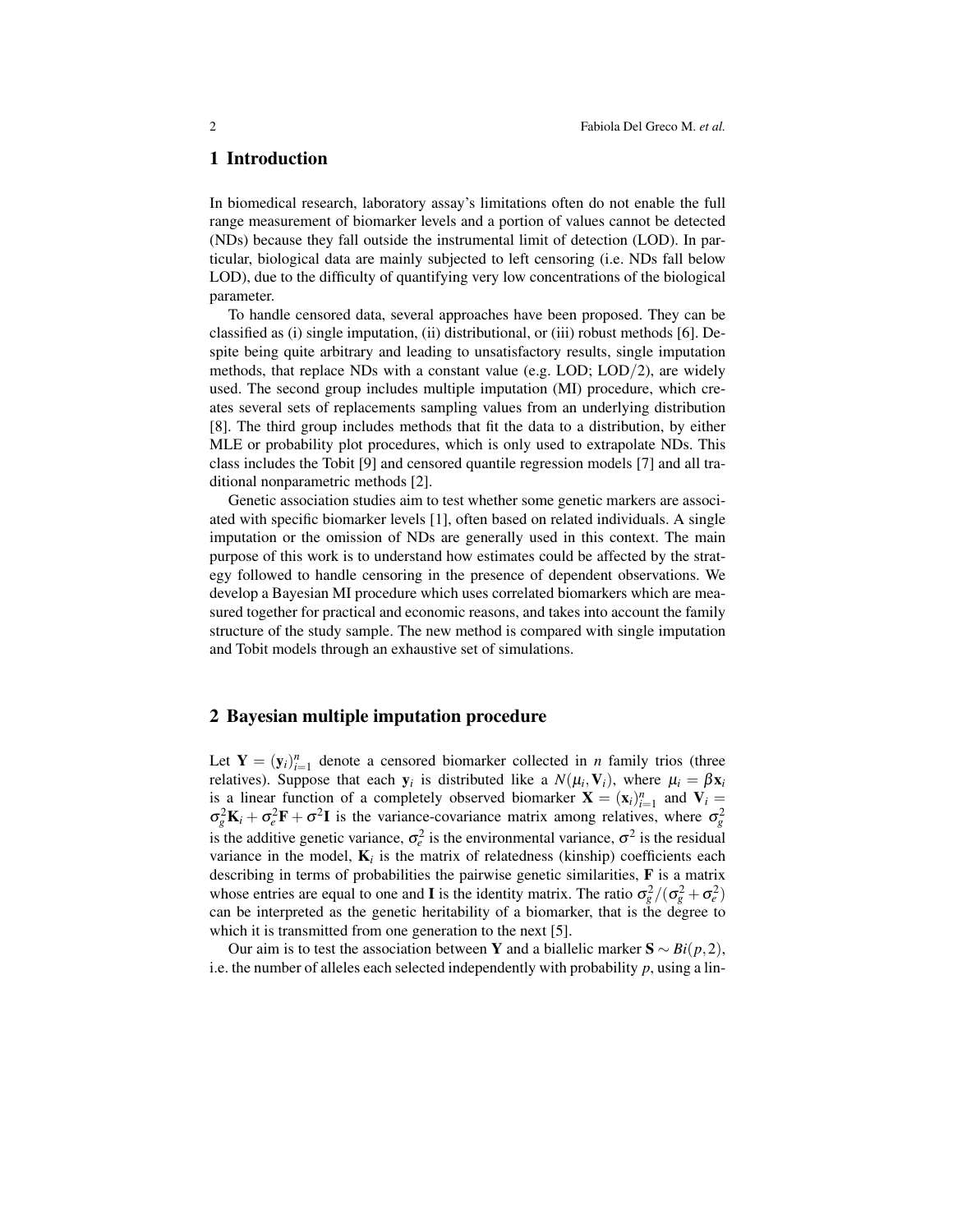ear mixed effects model (LMM) with random individual effect correlated according to the kinship coefficients [4], that is  $y_i = z_i + \alpha s_i + \beta x_i + \varepsilon$ , where  $z_i \sim N(0, \sigma_g^2 \mathbf{K}_i)$ and  $\varepsilon \sim N(0, I)$ .

In this context we provide a new MI procedure. The key idea is to create *m* plausible sets of replacements from a Bayesian model, and to combine the results of the *m* analyses, in order to take into account the uncertainty in the imputed values [10]. At each family level *i*, NDs are independently generated from the posterior density  $P(y_{c,i}|y_{o,i},\theta)$ , where  $y_{c,i}$  and  $y_{o,i}$  are censored and observed values respectively, and θ is the vector of unknown parameters  $(\beta, \sigma_e^{-2}, \sigma_g^2/\sigma_e^2)$ , which are randomly drawn from their conditional distributions  $P(\theta|y_{o,i})$  assuming vague priors. This method of drawing follows the Gibbs sampling procedure [3]. The convergence of the chains is usually diagnosed by graphical tools, i.e. trace plot and auto-correlogram.

## 3 Simulations and results

The performance of the MI procedure is evaluated in the context of family-based genetic association analysis. We randomly generated 100 family trios and assessed several scenarios varying the censoring rate (.2, .4) and the biomarkers correlation (.8,.5,.2). Assuming a genetic heritability of .35 and an explained genetic variance of 5%, which corresponds to a genetic effect of .29, for each scenario, we generated 1,000 datasets from these trivariate distributions  $\mathbf{x}_i \sim N(0, \mathbf{V}_i)$ ;  $\mathbf{s}_i \sim Bi(.4, 2)$ ; y*<sup>i</sup>* ∼ *N*(βx*<sup>i</sup>* +.29s*<sup>i</sup>* ,V*i*). We left censored each dataset and followed these strategies: (i) a single imputation, replacing NDs with the LOD; (ii) the Tobit model with robust standard error estimation, randomly drawning residuals of NDs from a Normal distribution centered on their predicted values; (iii) the MI procedure repeating the imputation 5 times. After dealing with the censoring problem we tested the genetic association using a LMM. In the analysis, for (ii) we tested the Tobit residuals; for (iii) 5 new datasets were analyzed separately and combined  $2-5$  at a time, taking the mean of genetic effect estimates [10].

The genetic effect estimates are reported in Table 1 with the corresponding accuracy measures. The choice of the strategy followed when handling NDs could dilute the genetic effect. A single imputation or a Tobit method gave biased results with a quite small coverage probability, especially with large censoring rate. The MI procedure seems to have better performance with estimates very closed to the true value. As previously shown, a very small number of imputations  $(2 \le m \le 5)$ is sufficient in order to judge the efficiency of the estimators [10].

## 4 Conclusions

Despite being computationally intensive, a Bayesian MI procedure which borrows strength from other, usually observed, biomarkers can outperform the more sim-